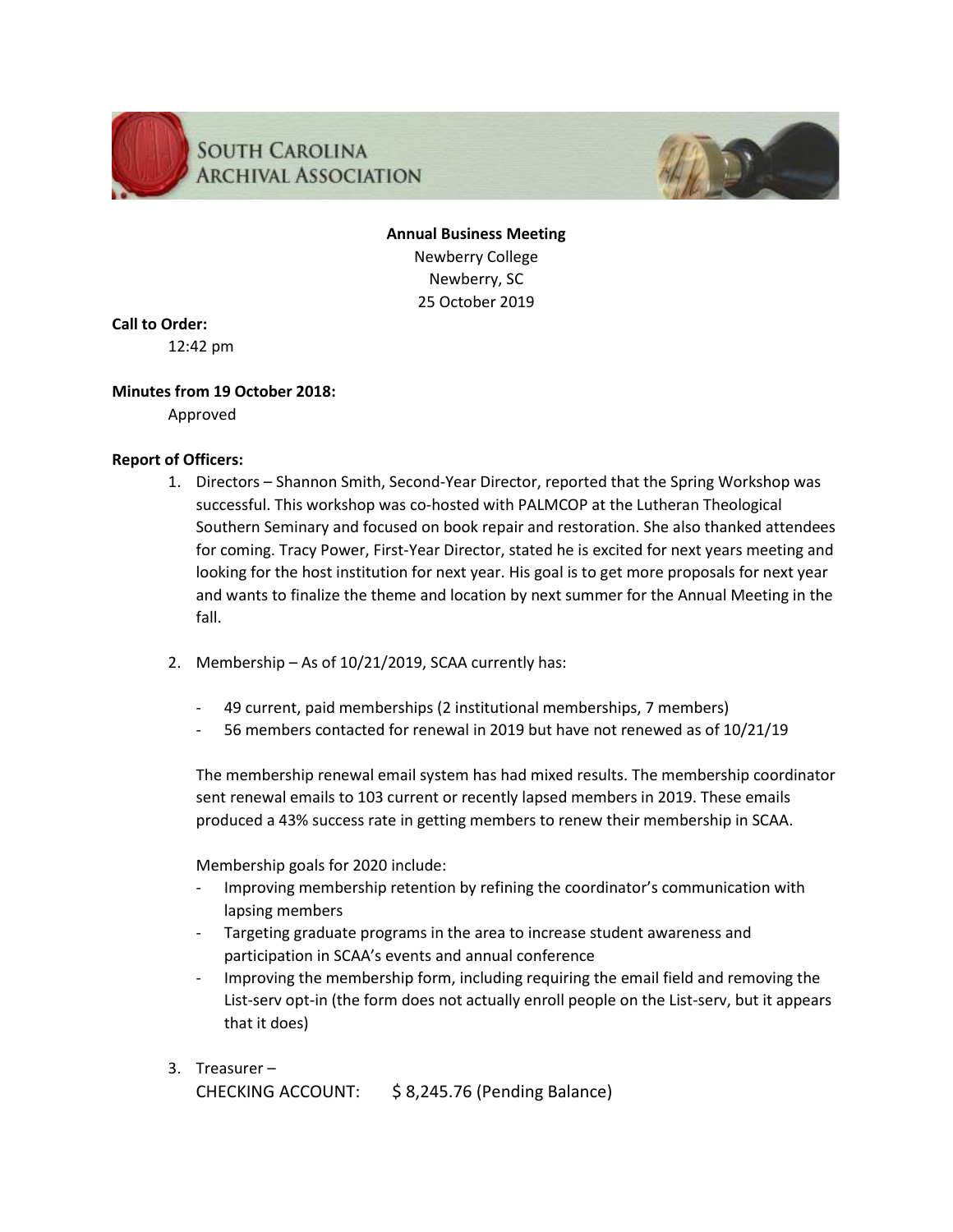# *\$* 8,245.76 *(Available Balance)*

#### PAYPAL BALANCE: \$ 8,062.25

HART ENDOWMENT (#...80119) Total in account: \$ 6,837.81

Next maturity date: 01/08/2020

BB&T CERTIFICATE OF DEPOSIT (#...04268)

Total in account: \$ 12,236.01

Next maturity date: 02/10/2020

# **Total Assets: \$ 35,338.12**

#### INCOME FOR 2019

| <b>Membership Dues:</b>      | \$845.00                                                  |
|------------------------------|-----------------------------------------------------------|
| <b>Additional Donations:</b> | \$65.00                                                   |
| Spring Workshop:<br>PALMCOP) | \$187.50 (Half of registration totals \$375.00 split with |
| Summer Social:               | \$160.00                                                  |
| <b>Fall Conference:</b>      | \$980.00                                                  |
| Total                        | \$2,237.50                                                |

## EXPENSES FOR 2019

| PO Box Fee: | \$134.00 |
|-------------|----------|
| Postage:    | \$13.65  |
| Hart Award: | \$500.00 |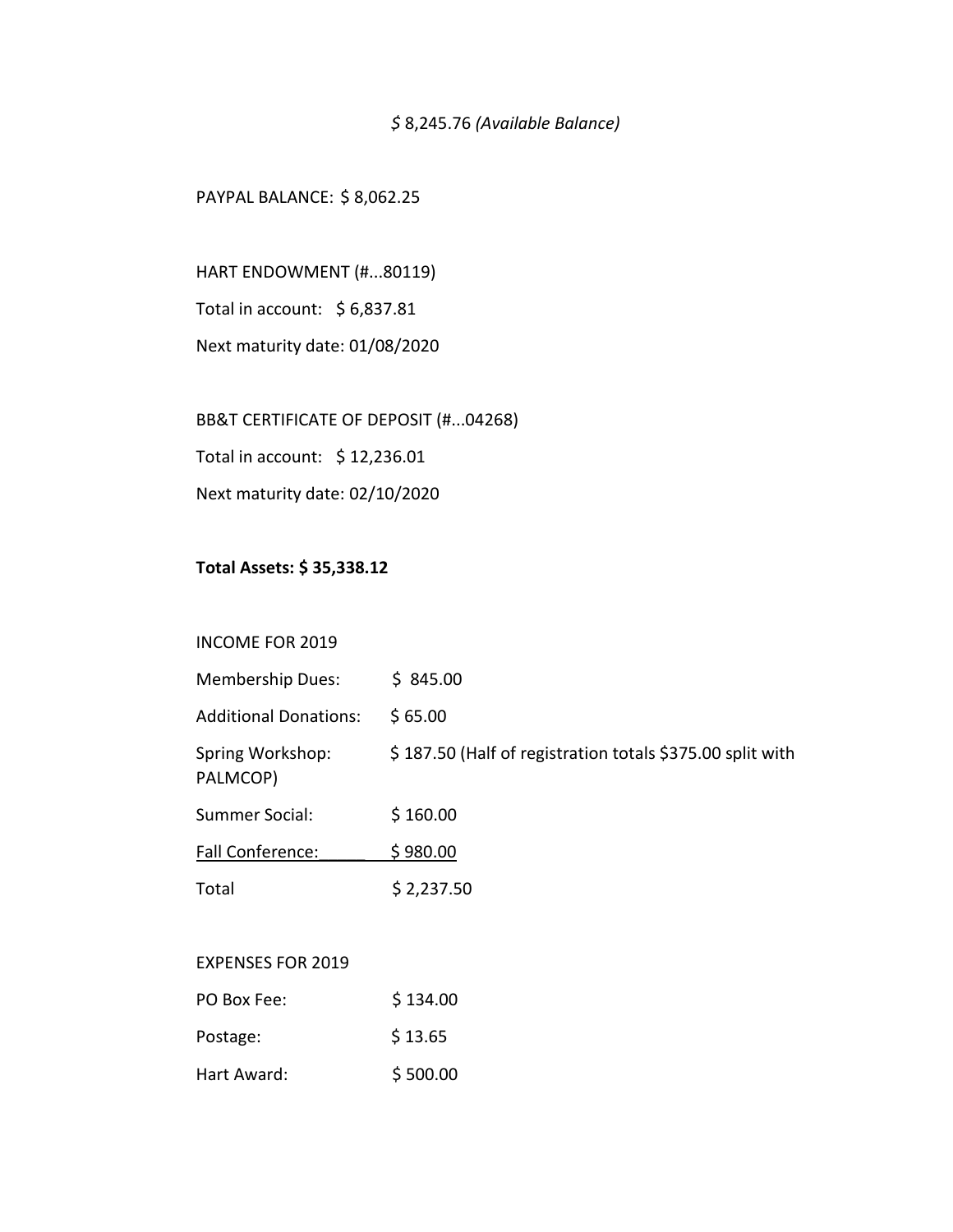| Spring Workshop: | \$115.87                        |
|------------------|---------------------------------|
| Fall Conference: | \$0.00 (expenses still pending) |
| PayPal Fees:     | \$64.18                         |
| Total            | \$827.70                        |

#### **Old Business:**

- No progress has been made on the Statewide Index of Archival Institutions, but the new board will take that over that project.
- The board is still working on the details of the Brent Burgin Endowment, including how to fund the endowment. This endowment will be used for assisting archivists who are new to the field with funds to acquire professional print resources to help them grow and succeed in the archival profession.
- The president advised attendees to spread the word about the Hart Endowment. It is a great opportunity for South Carolina archivists to receive funding for professional development. This August the Hart Endowment was awarded to Celeste Wiley with the South Carolina Historical Society Archives for a workshop hosted by the 9/11 Memorial & Museum in October.

#### **New Business:**

- Constitution and By-Laws
	- The SCAA Constitution and By-Laws were updated by the President. It was moved and seconded that the changes be accepted. The motion passed unanimously.
- Election of New Officers
	- President: Jim Cross
	- Vice President/President Elect: Kathryn Slover
	- **•** Secretary: Jessica Serrao
	- First-Year Director: Tabitha Samuel

No other candidates were nominated on the floor. It was moved and seconded that the slate of candidates be accepted. The motion passed unanimously.

- **Awards** 
	- Program Innovation: Tracy Power

**Outgoing President's Message** – Kimberly McClure reported that she enjoyed being president and working with everyone. She thanked everyone for attending and Newberry College for hosting. She encouraged SCAA members to keep up the good work.